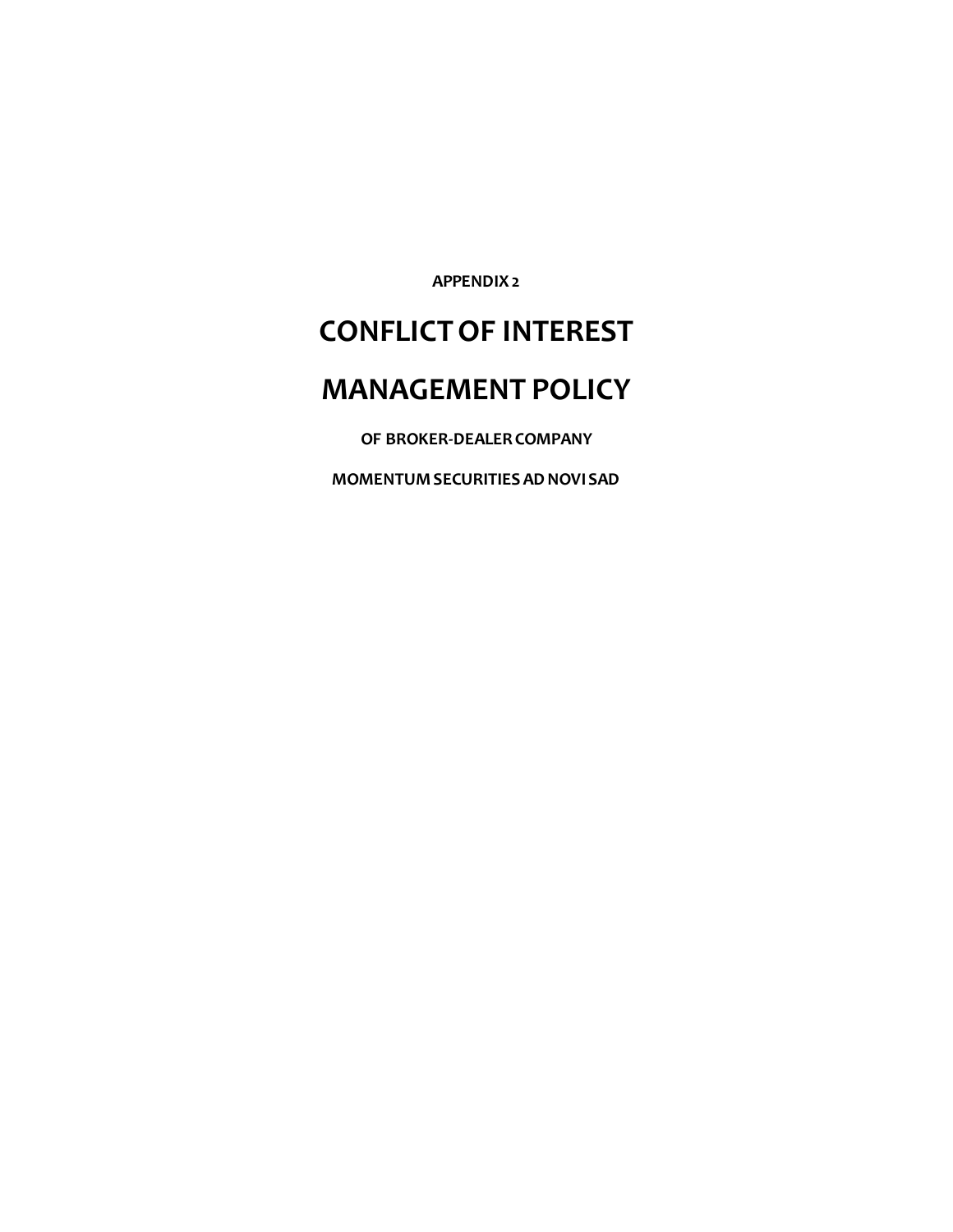# **I GENERALPROVISIONS**

# **Article 1**

This Conflict of Interest Management Policy of Broker-Dealer Company Momentum Securities ad Novi Sad (hereinafter referred to as: **"the Policy"**) shall hereby prescribe procedures and activities of Broker-Dealer Company Momentum Securities ad Novi Sad (hereinafter referred to as: **"the Company"**) for the prevention of conflict of interests of clients and interests of the Company and/or relevant persons or persons closely associated to the same, which may be harmful to the interests of the clients of the Company.

Relevant person in relation to the Company is:

- 1. person with ownership participation in the Company;
- 2. person in a managerial position in the Company;
- 3. employee of the Company and
- 4. any other individual engaged by the Company for the provision of services within its competence.

Person with whom the relevant person is in a close relationship is:

- 1. spouse or extramarital partner of the relevant person;
- 2. descendants and ancestors in a straight line indefinitely;
- 3. relative to the third level of kinship, lateral relative, including kinship by marriage;
- 4. adoptive parent and adoptive children and descendants of adoptive children;
- 5. guardian and protégés and descendants of the protégés and
- 6. any other person that has spent at least one year with the relevant person in common household, from the date of personal transaction in subject.

# **Article 2**

This Policy shall hereby regulate:

- 1. Operating Rules of the Company;
- 2. Conflict of interests of the Company and/or relevant persons and interests of clients of the Company;
- 3. Conflict of interest among clients of the Company;
- 4. Procedures and measures for prevention of conflict of interests;
- 5. Insider information;
- 6. Professional secrecy and
- 7. Notifying clients about conflict of interests.

# **II BUSINESS POLICY OF THE COMPANY**

# **Article 3**

The Company, relevant persons and persons with whom the relevant person is in a close relationship referred to in Article 1 of this Policy shall perform their working tasks responsibly, fairly, diligently and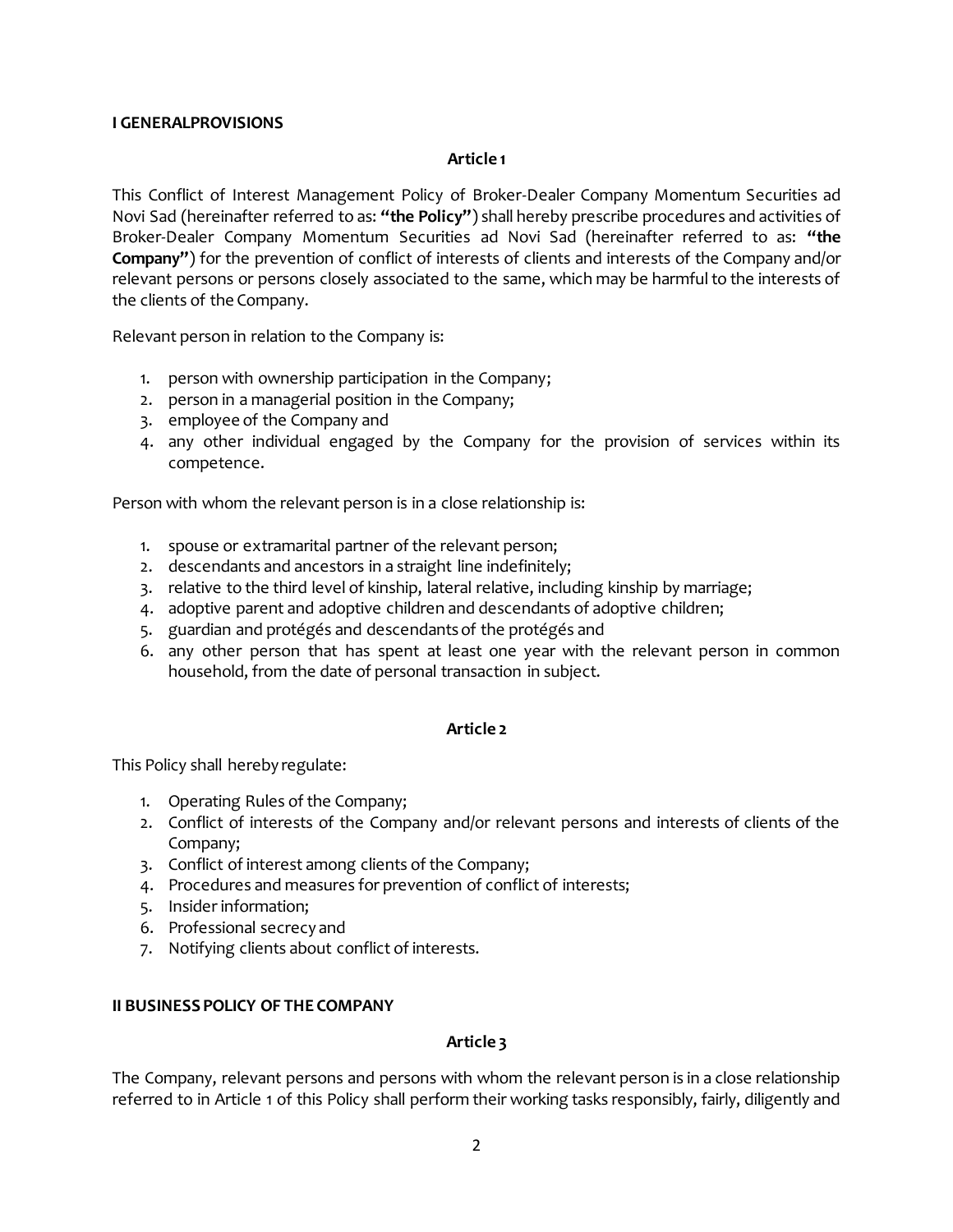objectively, in representing the interests of the client and take into account not to harm the reputation and confidence given to the Company and clients of the Company.

Relevant persons shall not use activities of the Company for personal interests and may not be in any manner dependant on the persons that may affect their objectivity.

Relevant persons shall act in accordance with principles of accountability, honesty, transparency, and shall act in good faith towards business partners, clients of the Company and other relevant persons of the Company.

Relevant persons shall perform tasks to which they are deployed and defend business interests of the Company.

In order to prevent conflict of interests, relevant persons shall act in accordance with the following objectives and operating rules:

- 1. Expertise and diligence in the performance of activities with financial instruments;
- 2. Responsibility in communication with the clients;
- 3. Avoidance of conflict of interests and reporting any suspicion in the existence of conflict of interests;
- 4. Responsibility and transparency in personal transactions of financial instruments and
- 5. Cooperative relationship with relevant institutions.

Employees of the Company that directly perform activities with financial instruments shall protect clients in accordance with good business practice and must not abuse their incompetence and lack of business knowledge in order to obtain personal benefits, and also shall avoid provision of information and opinions that may be construed as making investment recommendations to the client.

# **Article 4**

Situations or circumstances that constitute or may lead to conflict of interests, whether as a result of performance of tasks or other reasons are:

- 1. The Company and/or relevant persons may obtain financial gain or avoid financial loss to the detriment of the client;
- 2. The Company and/or relevant persons have an interest in on benefit from the results of service provided to the client or transaction made for the account of the client, that is different from interests of the client;
- 3. The Company and/or relevant persons have a financial or other motive that suits the interests of other client or group of clients to the detriment of the interests of the client and
- 4. The Company and/or relevant persons are engaged in the same business activities as the client.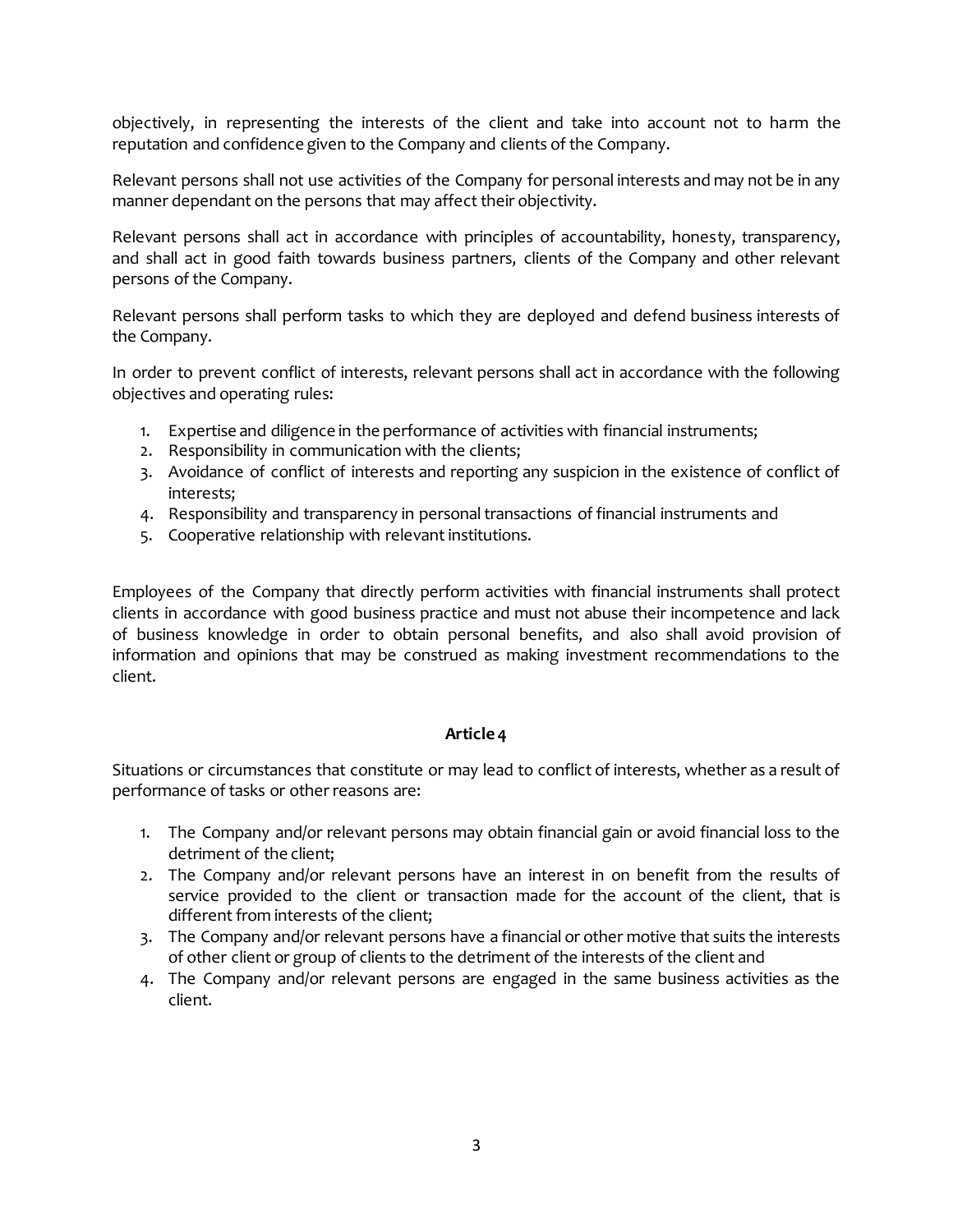# **Article 5**

In order to prevent conflicts of interests, employees of the Company are strictly prohibited to:

- 1. Use and/or disclose confidential or insider information that may lead to unfair advantage of the one in possess of confidential or insider information when trading in financial instruments, regardless of whether confidential or insider information are being used by the employee of the Company or a third party pursuant to information obtained by employees of the Company. Confidential information include, but are not limited to: information on takeover, merger, reorganization, bankruptcy or first public offer of shares of the company or its competing companies, which have not yet been made public, information on order for purchase/sale of financial instruments of the company that shall likely affect the market price of the financial instrument of the said company and its competing companies, and the like, and
- 2. Abuse information in cases where the client specifies an order of more significant value for the purchase/sale of financial instrument with an intention of significant rise or fall of the price of financial instrument in the future. Abuse of information occurs in terms of usage of information for obtaining personal gain, as well as provision of information to a third party for the benefit of the said third party; exposure of orders of the Company's employees onto a regulated market prior to exposure of identical order by the client at a price and deliberate non-exposure of client's order.

# **III CONFLICT OF INTERESTS OF THE COMPANY AND/OR RELEVANT PERSONS AND INTERESTS OF THE COMPANY'S CLIENTS**

# **Article 6**

In the course of its business, the Company shall not take any action and activities that would achieve material or financial interest to the detriment of the assets of the Company's clients, nor any assets contained in the portfolios of clients that it manages, nor may in the course of its business put the interests of the Company before the interests of its clients, whether they be regular clients or clients whose assets are managed by the Company as part of providing services of portfolio management.

Any portfolios managed by the Company shall be managed by the same professionally and skillfully and shall not favor a particular client to the detriment of another client.

# **Article 7**

Employees of the Company may not perform their duties and tasks in a manner conducive to personal interests, and to the detriment of the clients of the Company.

Should any employee of the Company learn about the fact that the Company's client intends to purchase or sell a certain financial instrument, employees of the Company shall not purchase or sell the same financial instrument, for as long as the client buys or sells the entire planned quantity.

Employees of the Company shall not disclose to third parties any information in relation to the purchase or sale of financial instruments bought or sold by a client of the Company, nor any other confidential information in order to obtain benefits for themselves or third parties.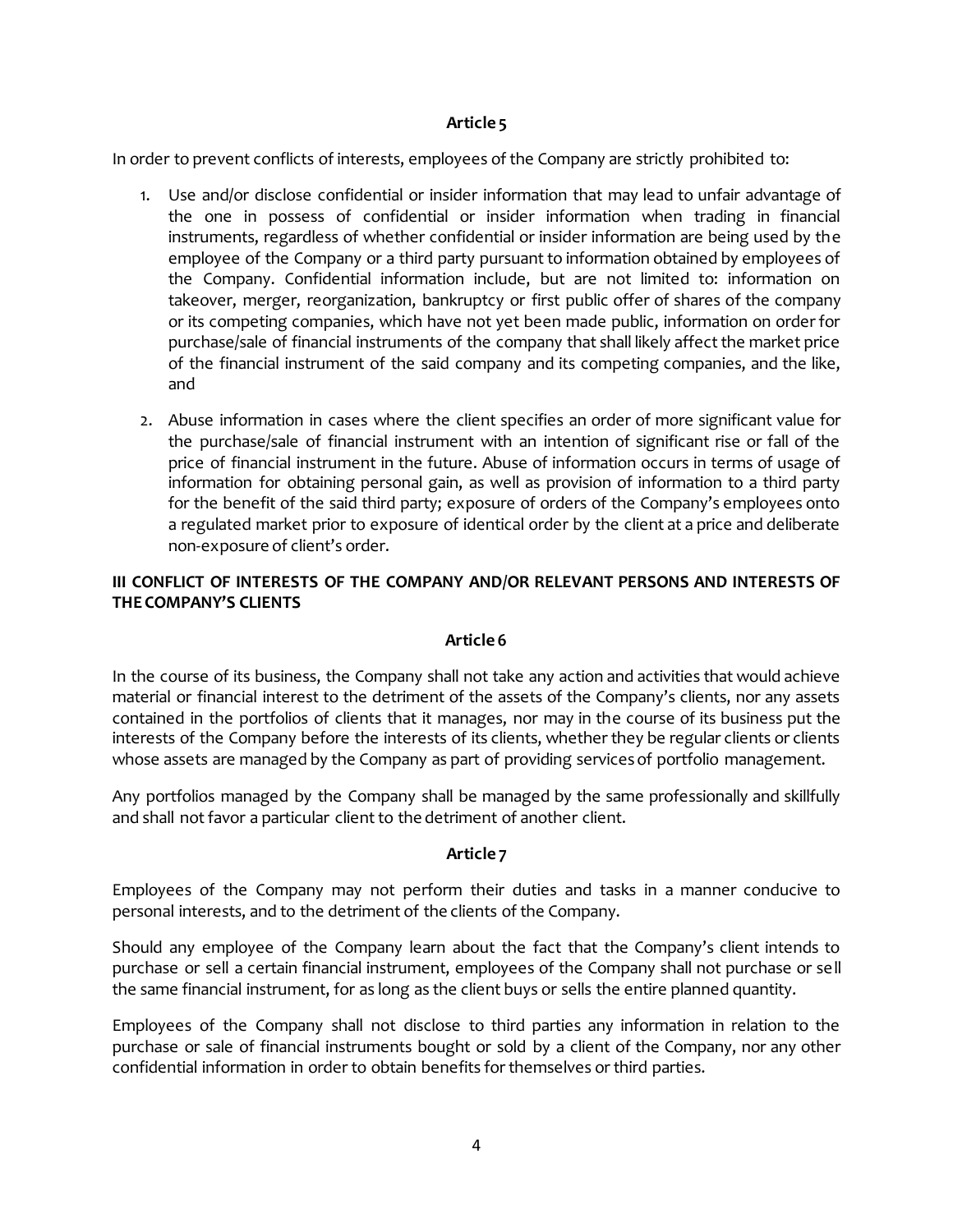Information learned by the employees of the Company in relation to the purchase or sale of financial instruments of the Company's clients shall be deemed confidential.

# **Article 8**

In order to prevent conflicts of interests among the employees of the Company and clients of the Company, particular attention should be paid to the prevention of the following situations:

- 1. Unequal treatment of clients of the Company in executing orders for purchase/sale;
- 2. Exchange of confidential and insider information among the employees of the Company that are employed in different sectors, or unnecessary disclosure of confidential and insider information and data obtained by performance of working tasks;
- 3. Use of confidential and insider information for the purpose of exposure of orders prior to client orders (front running);
- 4. Purchase of financial instruments for own account, followed by raise in price by purchasing for the account of portfolio clients;
- 5. Unequal treatment of portfolio clients when choosing financial instruments and/or price;
- 6. Trading for portfolio clients that is motivated by commission.

# **IV CONFLICT OF INTERESTS AMONG CLIENTS OF THE COMPANY**

# **Article 9**

Employees of the Company shall not carry out their duties and tasks in such a manner that is conducive to certain clients, to the detriment of other clients of the Company.

Employees of the Company shall not disclose to clients information in relation to the purchase or sale of financial instruments bought or sold by another client of the Company, as well as other confidential information in order to obtain benefits to themselves or any third parties.

Information learned by the employees of the Company, in relation to the purchase or sale of financial instruments for the account of clients of the Company shall be deemed confidential.

# **Article 10**

In order to prevent conflicts of interests among the employees of the Company and clients of the Company, particular attention should be paid to the prevention of the following situations:

- 1. Unequal treatment of clients of the Company in executing orders for purchase/sale;
- 2. Exchange of confidential and insider information among the employees of the Company that are employed in different sectors, or unnecessary disclosure of confidential and insider information and data obtained by performance of working tasks;
- 3. Use of confidential and insider information for the purpose of exposure of orders prior to client orders (front running).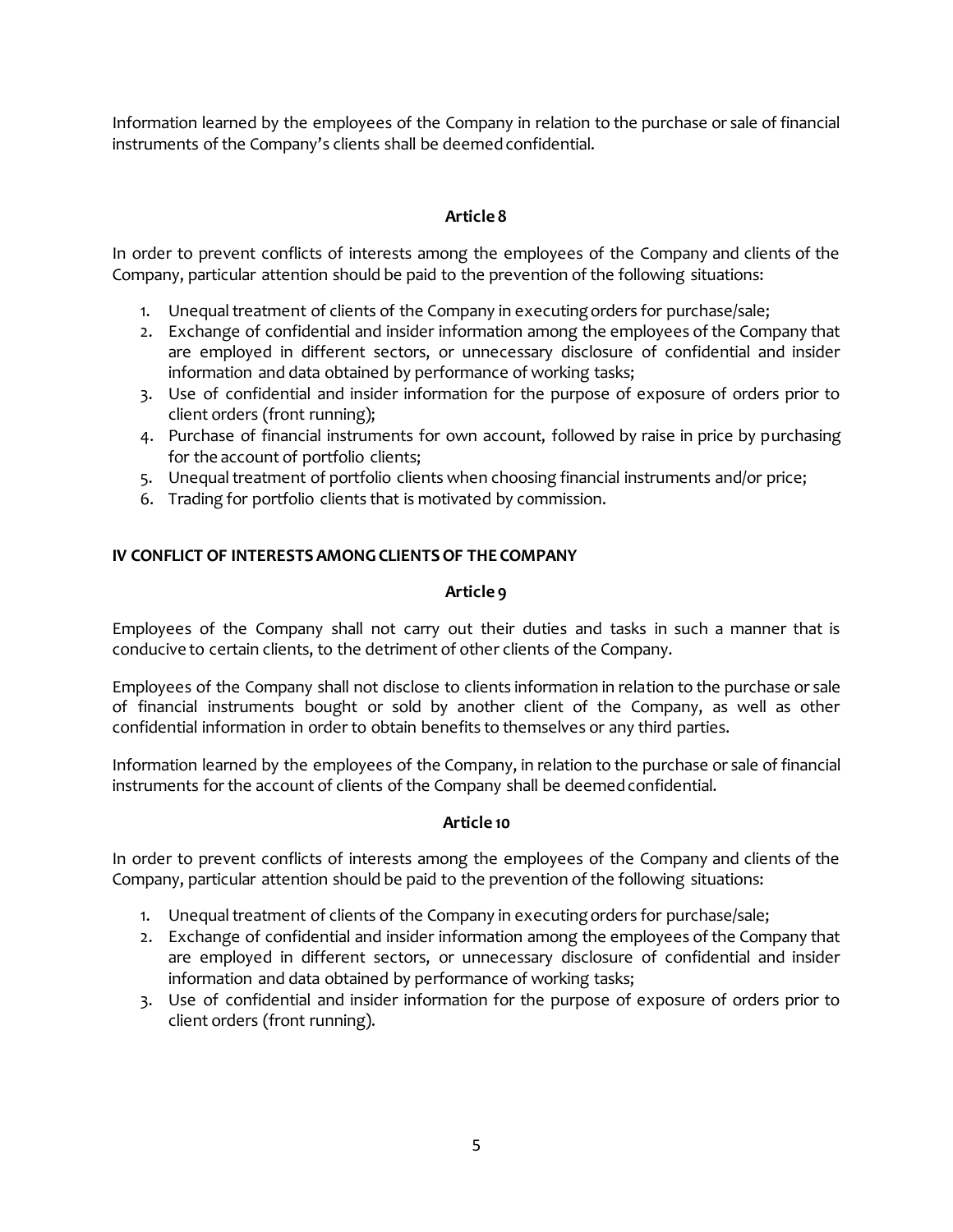# **V PROCEDURES AND MEASURES FOR PREVENTION OF CONFLICT OF INTERESTS**

#### **Article 11**

In order to prevent conflict of interests, the Company shall be organized in such a manner to reduce simultaneous action of relevant persons engaged in several business activities related to the provision of investment services and activities and related additional services to the lowest possible level.

Internal control procedures in order to prevent conflict of interests shall be carried out in such a manner that the person designated for exercising control is not simultaneously a participant of business processes that are under surveillance in terms of existence of conflict of interests.

In the event of conflict of interest, the person that confirmed the occurrence of potential conflict of interest (client or employee of the Company) shall be obliged to immediately notify the person in charge of internal control in the Company.

Initiative with a rationale of the resulting state shall be submitted in writing by the person that confirmed the occurrence of conflict of interests.

Upon receipt of the initiative, an auditor of the Company shall promptly examine the initiative and make a record of the said initiative.

In the above record the auditor shall include statements of all parties that participated in the potential conflict of interests.

The auditor shall submit originals if applicable, or certified copies if otherwise, of any documentation that appears to be relevant in the present case.

# **Article 12**

If the existence of any conflict of interest is to be determined, the Company shall pursuant to the auditor's record define the degree of liability of the Company's employee that was found in the conflict of interests in professional, financial (material) and organizational terms.

Upon establishment of facts, disciplinary action and removal from workplace on which the said employee had previously held positions shall be initiated against him, until the conclusion of supervision and internal control.

# **Article 13**

The Company shall, upon completion of the procedure of internal control, reimburse the damage suffered to the client (or third party) that had been damaged by the occurrence of conflict of interests, if it is to be determined that the said damage exists, pursuant to all circumstances of the present case.

As an ultimate measure against the person with whom there is a conflict of interest, termination of employment with the Company is also possible.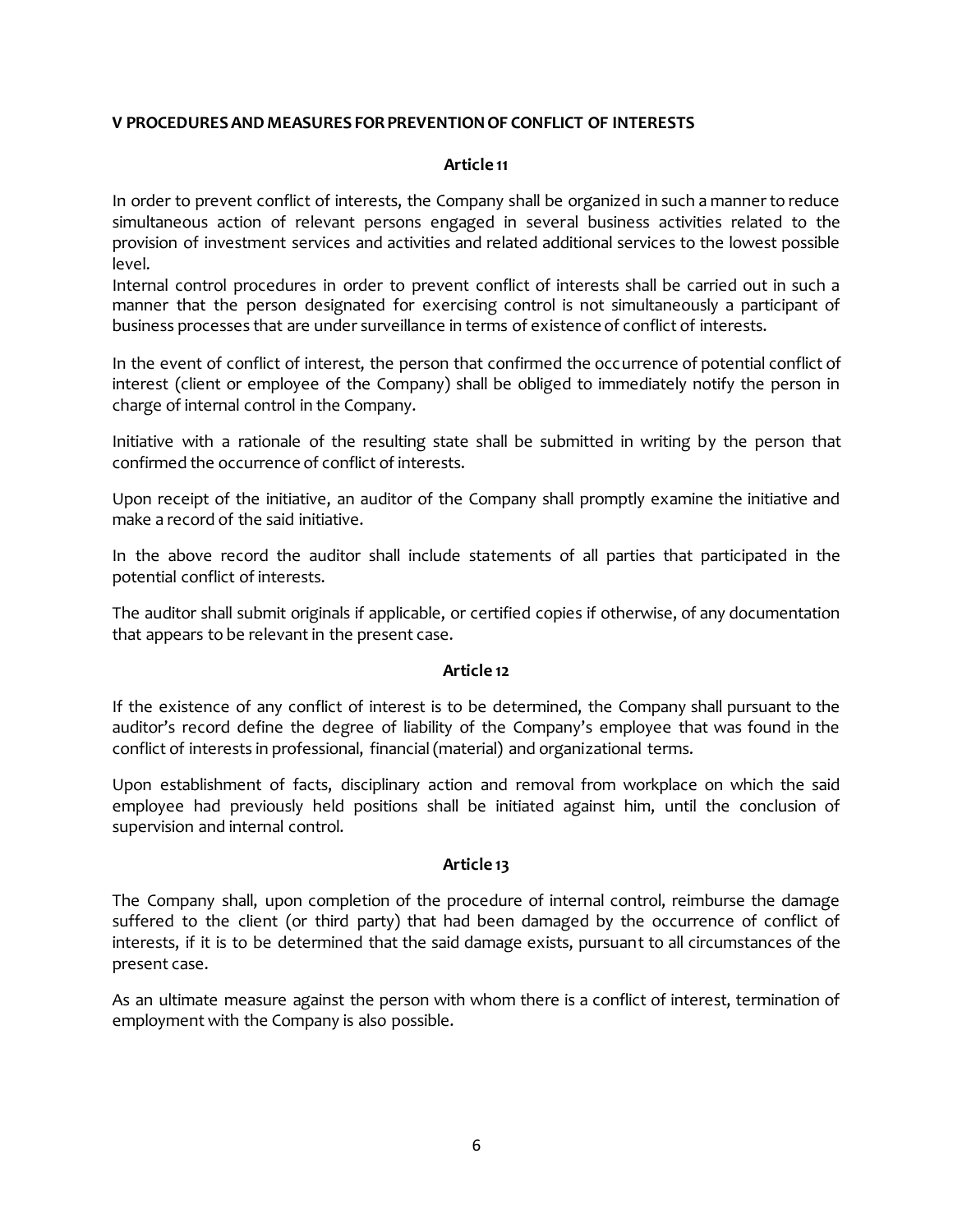# **Article 14**

Measures aimed at prevention of conflict of interests are as following:

- 1. Potential conflict of interest is prevented in such a manner that in the performance of subject work the provisions of the Law and subordinate legislation adopted pursuant to the Law, and internal documents of the Company shall be obeyed;
- 2. Employees of the Company are prohibited to exchange information with other employees of the Company and disclose information from their sector in any situation not directly related to and necessary for the regular performance of transactions with financial instruments;
- 3. Unnecessary disclosure of confidential and insider information outside the trade sector, to other employees of the Company is prohibited, with the aim of separation of employees of the trade sector that receive and execute client orders from other employees of the Company that may use such information in other transactions with financial instruments performed for the same or other clients of the Company;
- 4. Authorized brokers of the Company are prohibited to use insider and confidential information (front running) in such a manner should the authorized broker receive from the client an order for purchase and/or sale of certain financial instrument, where the quantity and/or price stated in the said order may affect the movement of price of the said financial instrument on a regulated market, expose his own order on the regulated market, prior to the client's order. The authorized broker may expose his own order for the said financial instrument only upon full execution of the client's order or in case the client had canceled the issued order;
- 5. Should an employee in trade sector be in dilemma whether issuing own order for trade of financial instrument, regardless of that the same would not represent a violation of the provisions of this Policy or any other internal document of the Company, may be a conflict of interest, he shall for each such trade request prior approval in writing from the management of the Company;
- 6. Investment advisor is prohibited to disclose confidential information to other employees of the Company;
- 7. Should any third person improperly influence relevant persons that perform and provide investment services or activities and related additional services, the relevant person shall immediately notify the management of the Company of such action;
- 8. Management of the Company shall pay particular attention to cases in which relevant persons simultaneously participate in a variety of investment or additional services and activities, in such a manner that supervision over the said business processes shall be performed on a monthly basis, in order to determine whether conflict of interests has occurred;
- 9. Income of relevant persons shall not be related to income of other relevant persons that perform other business activity, that may lead to conflict of interests;
- 10. Any documents obtained in dealing with clients of the Company shall be kept in electronic form, and shall be accessible only by certain employees of the Company, depending on the nature of work they perform within the Company;
- 11. In a situation where the client by his action (issuing orders for purchase and/or sale of financial instrument and the like) wishes to influence the price of financial instruments on the market and thus accidentally or deliberately manipulate the market, employee of the Company shall act in compliance with the provisions of the Law and relevant subordinate legislation and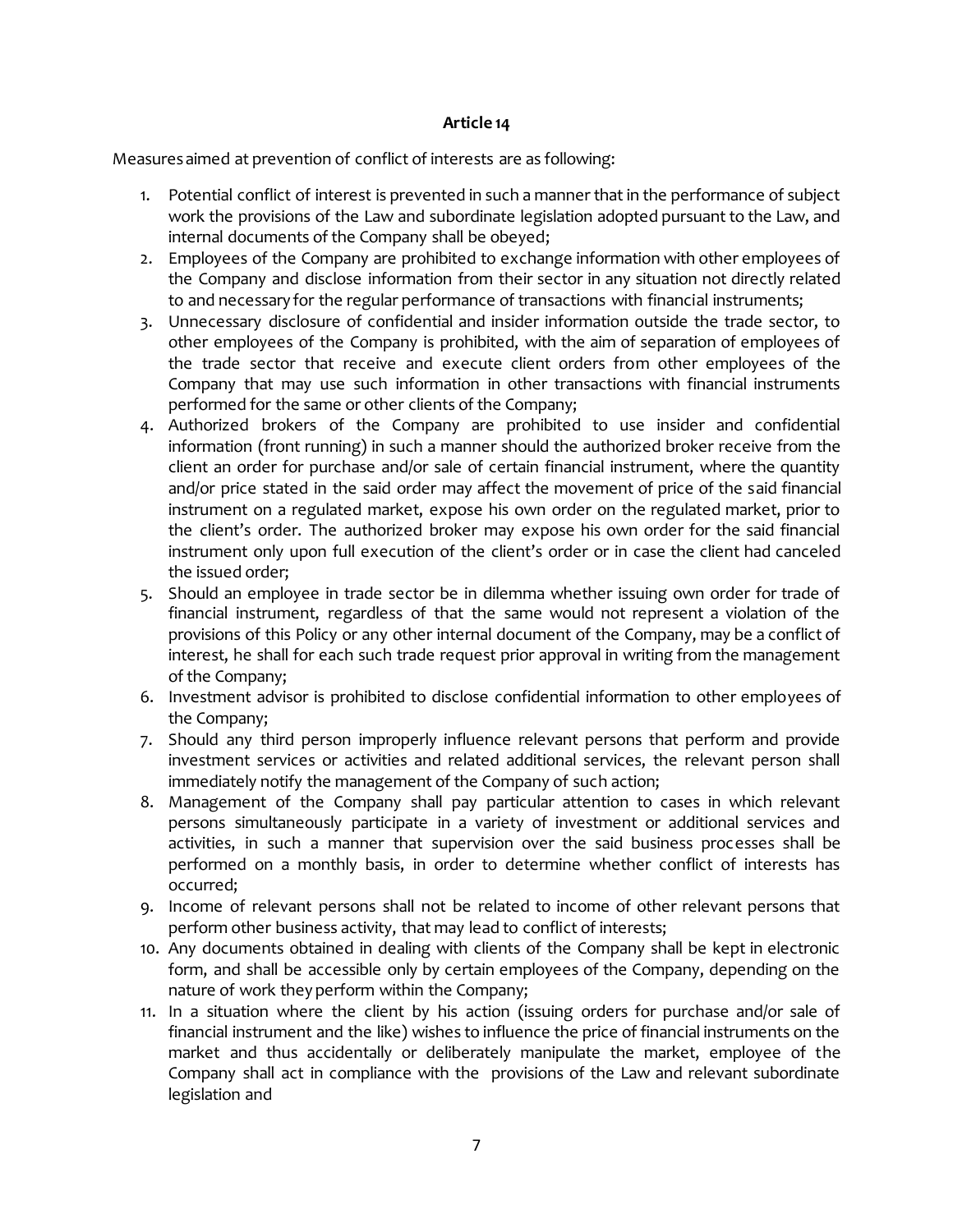12. In order to prevent conflict of interests among parties with which the Company collaborates, that provide services to the Company and may thereby reach confidential data and information, any contract between the Company and the said persons shall include a provision on the obligation of professional secrecy.

# **VI INSIDER INFORMATION**

# **Article 15**

Insider information is any information on precisely specified facts not made public, relating directly or indirectly to one or more issuers of financial instruments or to one or more financial instruments, which would, if made public, likely have a significant impact on the price of said financial instruments or on the price of derivative financial instruments (materially relevant/significant information) (hereinafter referred to as: "**insider information**").

Information of significant impact (materially relevant information) is any information for which there is a likelihood that a reasonable investor would take into account as part of the basis for making an investment decision in respect of financial instruments or derivative financial instruments.

For employees of the Company responsible for the execution of orders in relation to financial instruments, insider information is also information conveyed from the client and which is related to the orders of client in execution, that is precisely specified, that is directly or indirectly related to one or more issuers of financial instruments or to one or more financial instruments, which would, if made public, likely have a significant impact on the price of said financial instruments or on the price of derivative financial instruments.

# **Article 16**

Persons that possess insider information may reach the same by virtue of:

- 1. Membership of the management or supervisory bodies of the Company;
- 2. Holding in the capital of the Company;
- 3. Having access to the information through the exercise of his employment, profession or other duties;
- 4. Committed criminal offence.

Person that possesses insider information shall be prohibited from:

- 1. using insider information directly or indirectly in the acquisition, alienation and attempt of acquisition or alienation of financial instruments to which the said information is related, for own account or for the account of a third party;
- 2. disclosing or making accessible inside information to any other person unless such disclosure or accessibility is made in the normal course of the exercise of his employment, profession or duties;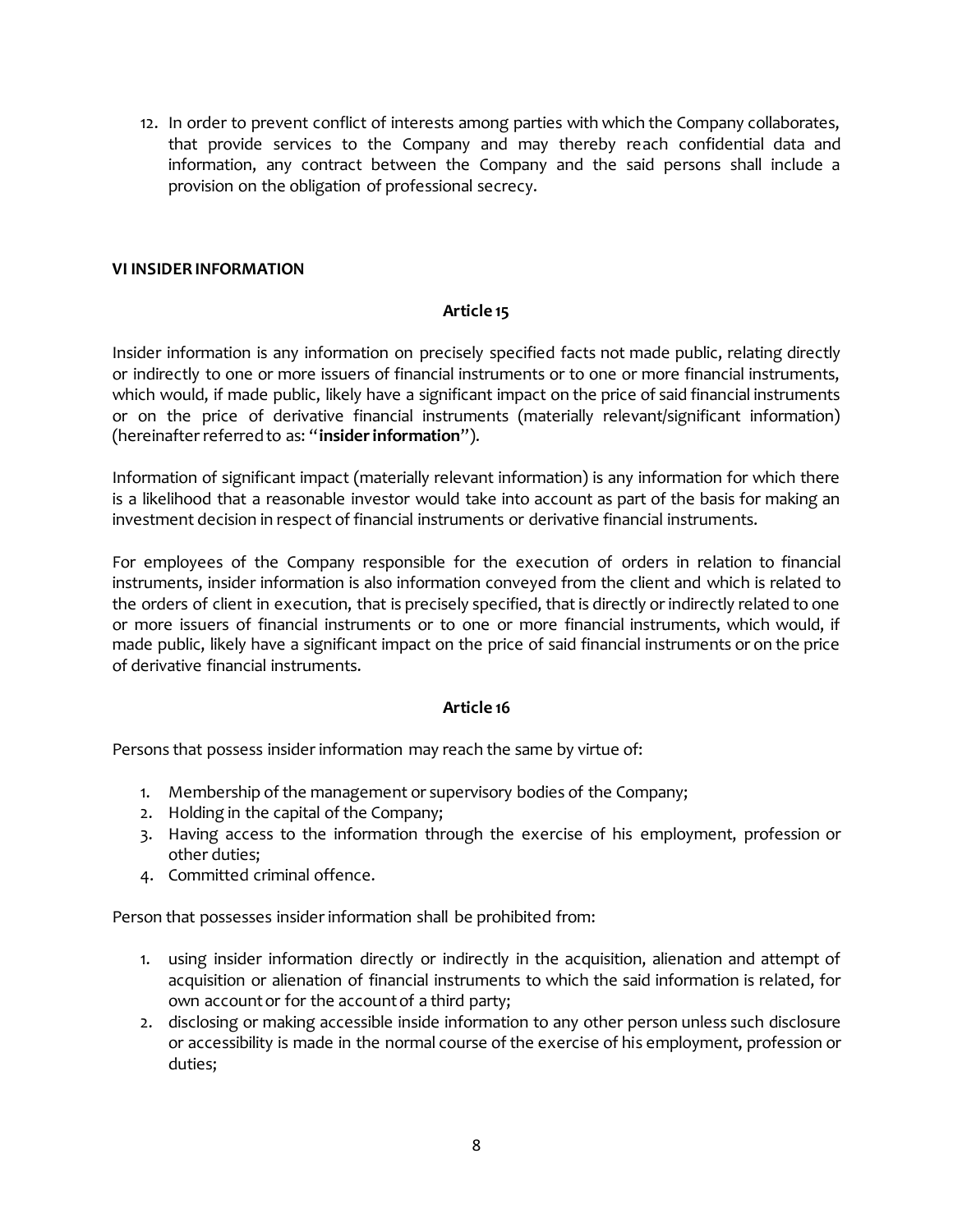3. recommending or inducing another person, on the basis of inside information, to acquire or dispose of financial instruments to which that information is related, irrespective of the fact whether those persons have been introduced to the said insider information.

Members of the management and employees of the Company, as well as shareholders of the Company shall not disclose insider information regarding financial instruments or issuers of financial instruments that they learn in the performance of their duties.

Employees of the Company shall take into account that the persons with whom they are in close relationship should not be found in conflict of interests or that the said persons should not lead them to conflict of interests.

# **VII PROFESSIONAL SECRECY**

# **Article 17**

Members of the management and employees of the Company are bound by the obligation of professional secrecy concerning:

- 1. information about clients;
- 2. information about client accounts and transactions and amounts in such accounts;
- 3. information about services provided to clients;
- 4. other information and facts obtained while providing investment services.

The Company shall not use or disclose to third persons nor enable third parties to use the information referred to in previous paragraph of this Article.

The information from paragraph 1 of this Article may be disclosed and presented to third persons only:

- 1. with the written consent of the client;
- 2. in the course of supervisory functions of the Commission, CSD or market organizer;
- 3. based on the court order;
- 4. based on an order issued by the authority in charge of prevention of money laundering or terrorism financing;
- 5. based on an order of another competent government authority.

# **VIII NOTIFYING CLIENTS REGARDING CONFLICT OF INTERESTS**

# **Article 18**

Prior to execution of transaction on behalf of a client, the Company shall be obliged to notify the client of a possible conflict of the client's interests with the interests of the Company, and/or interests of other clients of the Company, including the general nature of and/or sources of such conflicts.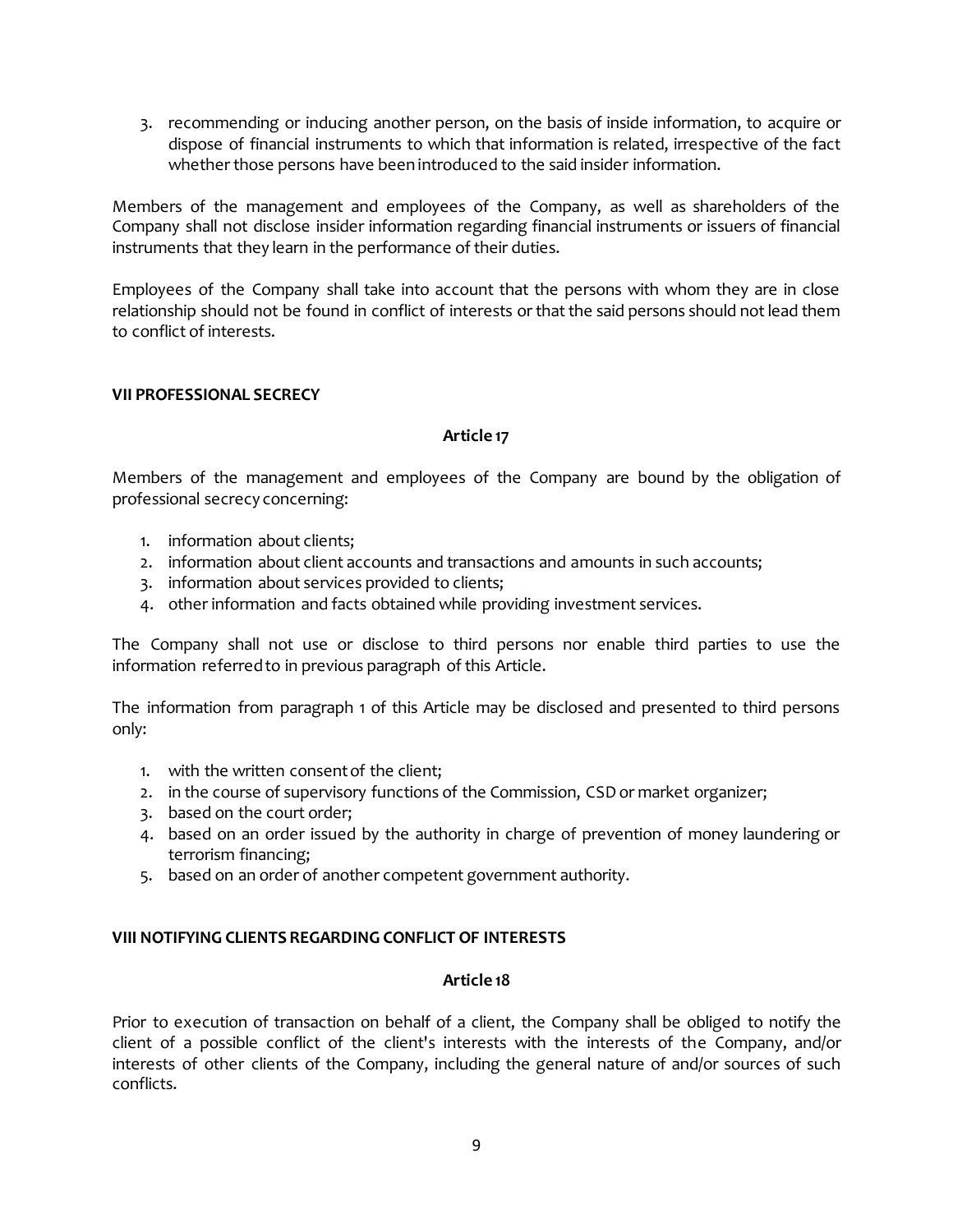Notice under the previous paragraph of this Article shall contain, taking into account the categorization of clients, sufficient information pursuant to which the client shall be able to make decisions with respect to services in which the conflict of interest has occurred.

The Company shall keep and regularly update information on services provided on behalf of or for the account of the Company, in which has occurred a conflict of interest that may have adverse consequences for the interests of one or more clients or, in the case of work that is in progress, may occur.

# **Article 19**

Should an employee of the Company violate any provision defined by Article 5 of this Policy, the Company may undertake the following measures in regard to the said employee:

- 1. in case of use and/or disclosure of insider information if an employee of the Company has been caught in a conflict of interest by using or disclosing insider information, the employee shall be put under internal control procedures. The employee must provide a written statement. The employee shall be removed from the workplace until the completion of internal control procedure. Possible material gain obtained at the expense of the client shall be used for reimbursement of damages to the client that has been damaged by the occurrence of conflict of interests. As an ultimate measure against the person with whom there is a conflict of interest, termination of employment with the Company is also possible.
- 2. in case of abuse of information if an employee of the Company uses the information in a manner defined by Article 5 of this Policy, the employee shall be put under internal control procedures. The employee must provide a written statement. The employee shall be removed from the workplace until the completion of internal control procedure. Possible material gain obtained at the expense of the client shall be used for reimbursement of damages to the client that has been damaged by the occurrence of conflict of interests. As an ultimate measure against the person with whom there is a conflict of interest, termination of employment with the Company is also possible.
- 3. exposure of orders of the Company's employees onto a regulated market prior to exposure of identical order by the client at a price and deliberate non-exposure of client's order – if an employee of the Company exposes own orders in a manner defined by Article 5 of this Policy, the Company shall act as follows:
	- if the employee's order had been exposed prior to the order of the client by the same parameters of the order (and subsequently entered into the Book of Orders) but has not been realized, the employee who had issued such an order shall be required to revoke the same immediately. At the same time, an authorized broker who had exposed such an order shall be required to withdraw it from the organized market immediately. The Company shall carry out internal control, and the employee may be subject to disciplinary proceedings. The employee must provide a written statement. As an ultimate measure against the person with whom there is a conflict of interest, termination of employment with the Company is also possible;
	- if the employee's order had been exposed prior to the order of the client by the same parameters of the order (and subsequently entered into the Book of Orders) and has been realized, the employee who had gained material benefit to the expense of the client shall be deprived of the same. The Company shall carry out internal control, and the employee may be subject to disciplinary proceedings. The employee must